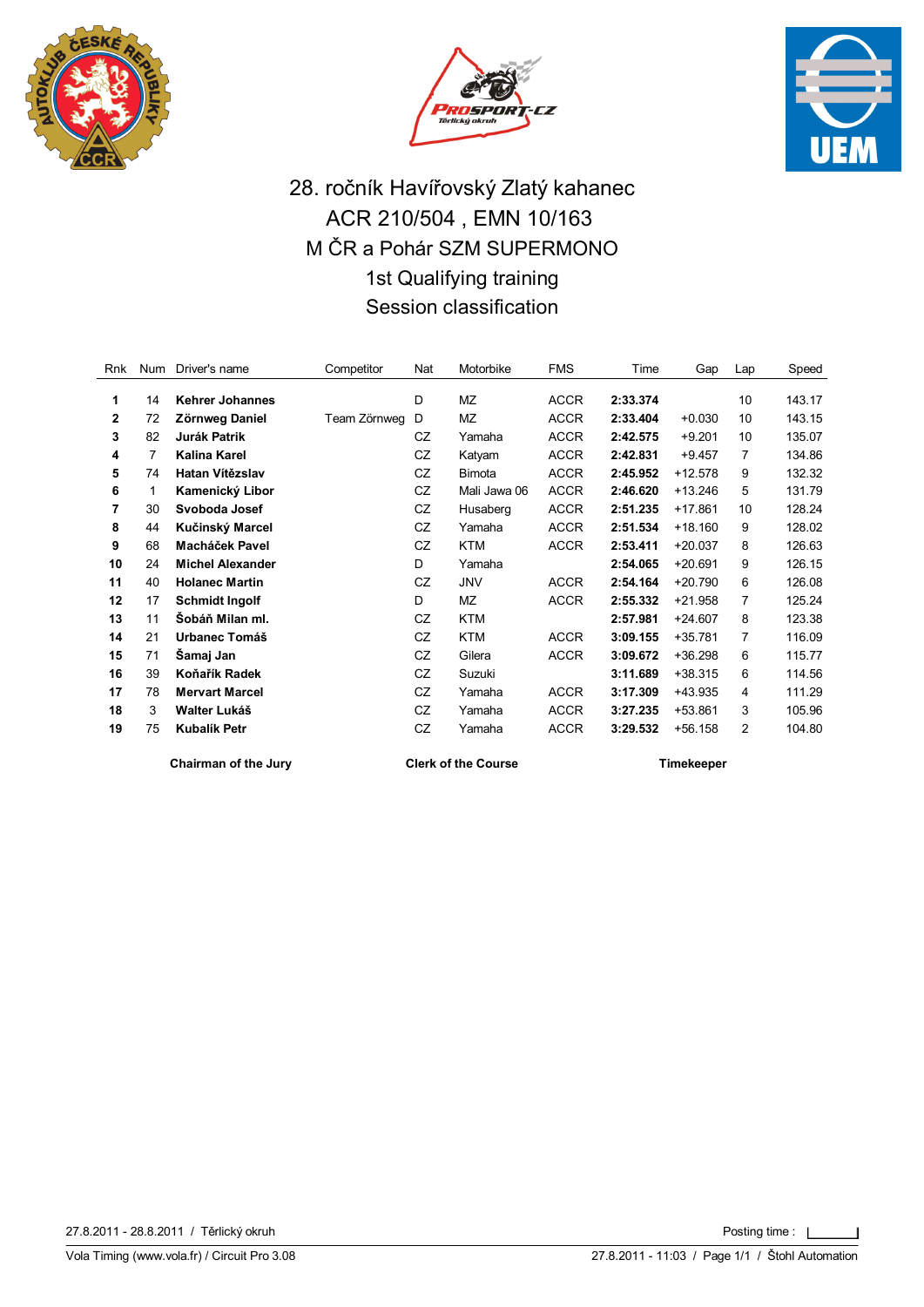





# 28. ročník Havířovský Zlatý kahanec ACR 210/504 , EMN 10/163 M ČR a Pohár SZM SUPERMONO Training classification

| Rnk            | <b>Num</b> | Driver's name               | Competitor               | Nat | Motorbike                  | Session 1         | Session 2 | Time     | Gap       | Lap |
|----------------|------------|-----------------------------|--------------------------|-----|----------------------------|-------------------|-----------|----------|-----------|-----|
| 1              | 14         | <b>Kehrer Johannes</b>      |                          | D   | <b>MZ</b>                  | 2:33.374          | 2:35.777  | 2:33.374 |           | 20  |
| 2              | 72         | Zörnweg Daniel              | Team Zörnweg             | D   | <b>MZ</b>                  | 2:33.404          |           | 2:33.404 | $+0.030$  | 10  |
| 3              | 1          | Kamenický Libor             |                          | CZ  | Mali Jawa 06               | 2:46.620          | 2:39.007  | 2:39.007 | $+5.633$  | 13  |
| 4              | 82         | <b>Jurák Patrik</b>         |                          | CZ  | Yamaha                     | 2:42.575          | 2:39.931  | 2:39.931 | $+6.557$  | 19  |
| 5              | 7          | Kalina Karel                | AMK Masarykův okruh Brno | CZ  | Katyam                     | 2:42.831          | 2:41.120  | 2:41.120 | $+7.746$  | 12  |
| 6              | 74         | Hatan Vítězslav             |                          | CZ  | <b>Bimota</b>              | 2:45.952          | 2:42.940  | 2:42.940 | $+9.566$  | 19  |
| 7              | 24         | <b>Michel Alexander</b>     |                          | D   | Yamaha                     | 2:54.065          | 2:47.885  | 2:47.885 | $+14.511$ | 17  |
| 8              | 44         | Kučinský Marcel             |                          | CZ  | Yamaha                     | 2:51.534          | 2:48.324  | 2:48.324 | $+14.950$ | 18  |
| 9              | 40         | <b>Holanec Martin</b>       |                          | CZ  | <b>JNV</b>                 | 2:54.164          | 2:50.405  | 2:50.405 | $+17.031$ | 15  |
| 10             | 30         | Svoboda Josef               |                          | CZ  | Husaberg                   | 2:51.235          | 2:50.892  | 2:50.892 | $+17.518$ | 19  |
| 11             | 68         | <b>Macháček Pavel</b>       |                          | CZ  | <b>KTM</b>                 | 2:53.411          | 2:54.012  | 2:53.411 | $+20.037$ | 16  |
| 12             | 17         | <b>Schmidt Ingolf</b>       |                          | D   | <b>MZ</b>                  | 2:55.332          | 2:54.048  | 2:54.048 | $+20.674$ | 13  |
| 13             | 11         | Šobáň Milan ml.             |                          | CZ  | <b>KTM</b>                 | 2:57.981          | 2:54.430  | 2:54.430 | $+21.056$ | 13  |
| 14             | 71         | Šamaj Jan                   |                          | CZ  | Gilera                     | 3:09.672          | 3:00.198  | 3:00.198 | $+26.824$ | 14  |
| 15             | 21         | <b>Urbanec Tomáš</b>        |                          | CZ  | <b>KTM</b>                 | 3:09.155          | 3:08.364  | 3:08.364 | $+34.990$ | 13  |
| 16             | 39         | Koňařík Radek               |                          | CZ  | Suzuki                     | 3:11.689          | 3:10.062  | 3:10.062 | +36.688   | 14  |
| 17             | 78         | <b>Mervart Marcel</b>       |                          | CZ  | Yamaha                     | 3:17.309          | 3:18.190  | 3:17.309 | +43.935   | 8   |
| 18             | 3          | Walter Lukáš                |                          | CZ  | Yamaha                     | 3:27.235          | 3:17.797  | 3:17.797 | +44.423   | 7   |
| Not Classified |            |                             |                          |     |                            |                   |           |          |           |     |
|                | 75         | <b>Kubalík Petr</b>         |                          | CZ  | Yamaha                     | <b>DNF</b>        |           |          |           |     |
|                |            | <b>Chairman of the Jury</b> |                          |     | <b>Clerk of the Course</b> | <b>Timekeeper</b> |           |          |           |     |

Vola Timing (www.vola.fr) / Circuit Pro 3.08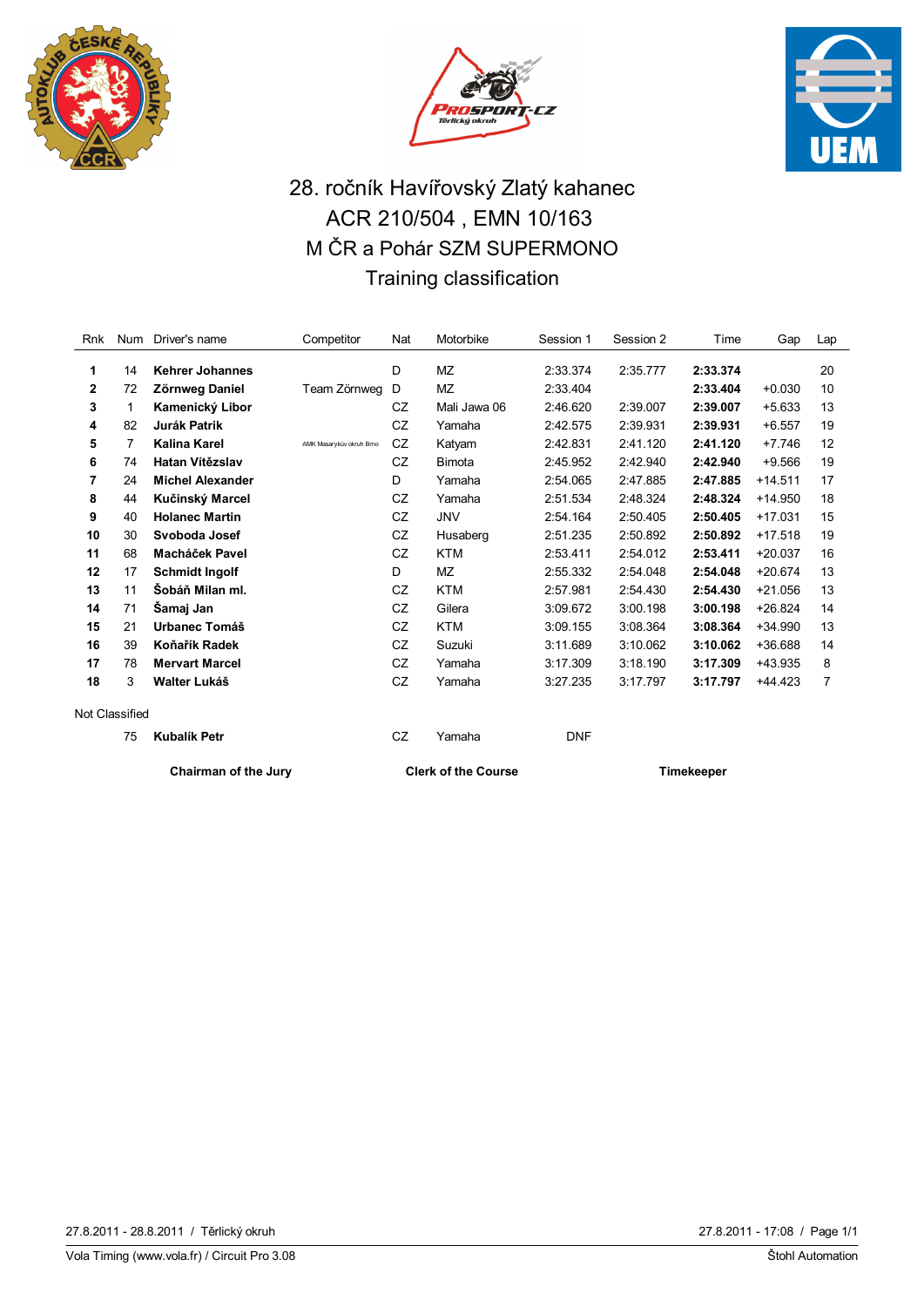





## 28. ročník Havířovský Zlatý kahanec ACR 210/504 , EMN 10/163 M ČR a Pohár SZM SUPERMONO Warm Up Session classification

| Rnk            | Num | Driver's name           | Competitor               | Nat | Motorbike    | <b>FMS</b>  | Time     | Gap       | Lap | Speed  |
|----------------|-----|-------------------------|--------------------------|-----|--------------|-------------|----------|-----------|-----|--------|
|                | 72  | <b>Zörnweg Daniel</b>   | Team Zörnweg D           |     | MZ           | <b>ACCR</b> | 2:38.873 |           | 6   | 138.22 |
| $\overline{2}$ |     | Kamenický Libor         | ČEZ Group SMS Hořice C.7 |     | Mali Jawa 06 | <b>ACCR</b> | 2:40.587 | $+1.714$  | 5   | 136.74 |
| 3              | 82  | Jurák Patrik            |                          | CZ  | Yamaha       | <b>ACCR</b> | 2:47.981 | $+9.108$  | 5   | 130.72 |
| 4              | 24  | <b>Michel Alexander</b> |                          | D   | Yamaha       |             | 2:55.356 | $+16.483$ | 4   | 125.23 |
| 5              | 30  | Svoboda Josef           |                          | CZ  | Husaberg     | <b>ACCR</b> | 2:59.173 | $+20.300$ | 5   | 122.56 |
| 6              | 44  | Kučinský Marcel         |                          | CZ  | Yamaha       | <b>ACCR</b> | 3:00.395 | $+21.522$ | 5   | 121.73 |
|                | 3   | Walter Lukáš            |                          | CZ  | Yamaha       | <b>ACCR</b> | 3:01.039 | $+22.166$ | 5   | 121.29 |
| 8              | 71  | Samaj Jan               |                          | CZ  | Gilera       | <b>ACCR</b> | 3:06.010 | $+27.137$ | 5   | 118.05 |
|                |     |                         |                          |     |              |             |          |           |     |        |

**Chairman of the Jury Clerk of the Course Timekeeper**

27.8.2011 - 28.8.2011 / Těrlický okruh Posting time :

 $\overline{1}$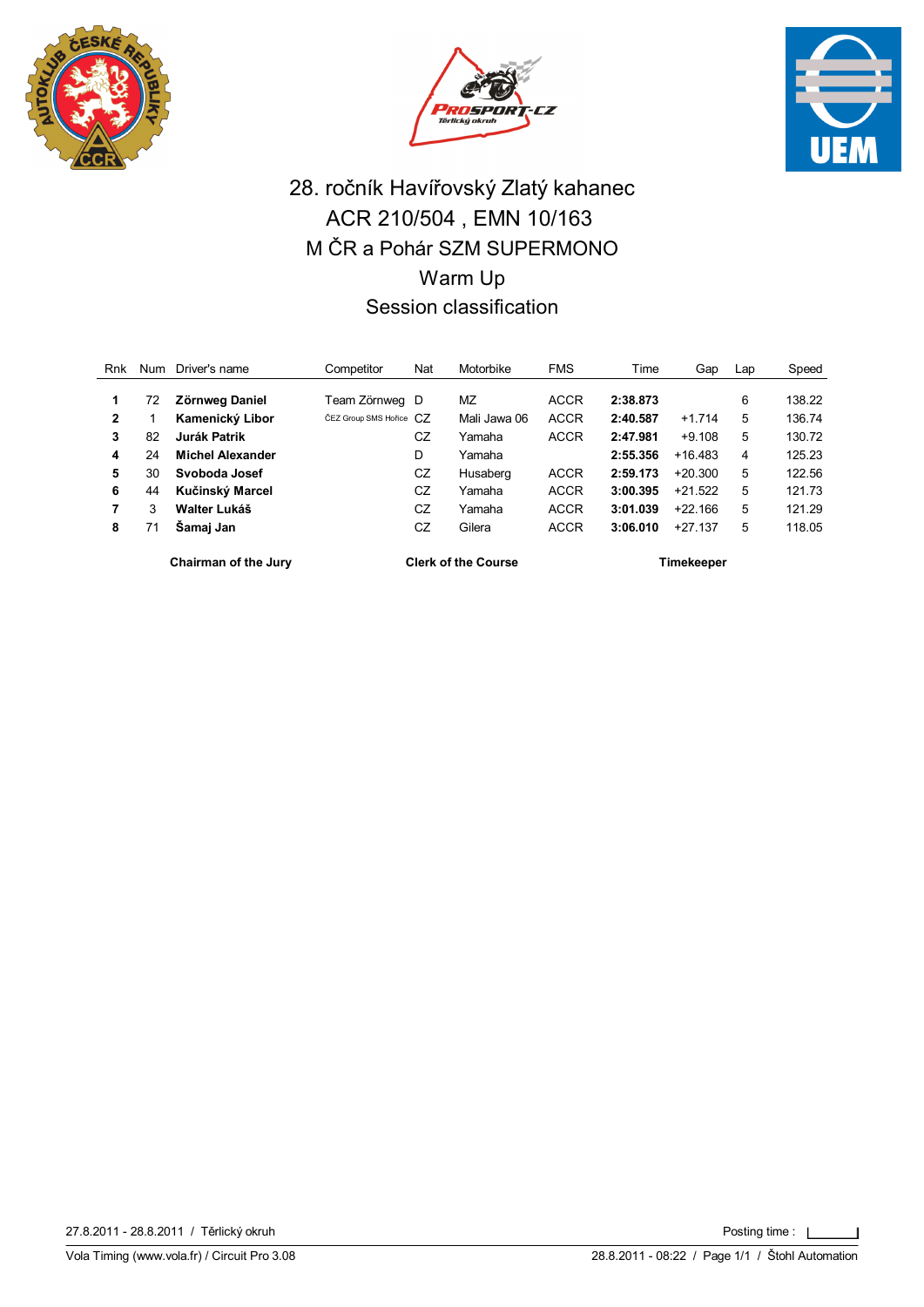





## 28. ročník Havířovský Zlatý kahanec ACR 210/504 , EMN 10/163 M ČR a Pohár SZM SUPERMONO Race Classification

| Rnk            | Num                                    | Driver's name           | Competitor               | Nat | Motorbike    | <b>FMS</b>  | Laps           | Time                   | Gap       | Average | B.Lap    | Speed | Penalty   |
|----------------|----------------------------------------|-------------------------|--------------------------|-----|--------------|-------------|----------------|------------------------|-----------|---------|----------|-------|-----------|
|                |                                        |                         |                          |     |              |             |                |                        |           |         |          |       |           |
| 1              | 1                                      | Kamenický Libor         | ČEZ Group SMS Hořice CZ  |     | Mali Jawa 06 | <b>ACCR</b> | 6              | 15:34.734              |           |         | 2:33.121 |       |           |
| 2              | 14                                     | Kehrer Johannes         |                          | D   | MZ           | <b>ACCR</b> | 6              | 15:55.418              | $+20.684$ |         | 2:33.724 |       | $+20.000$ |
| 3              | 72                                     | Zörnweg Daniel          | Team Zörnweg             | D   | <b>MZ</b>    | <b>ACCR</b> | 6              | 15:58.892              | $+24.158$ |         | 2:37.701 |       |           |
| 4              | $\overline{7}$                         | Kalina Karel            | AMK Masarykův okruh B CZ |     | Katyam       | <b>ACCR</b> | 6              | 16:09.858              | $+35.124$ |         | 2:39.342 |       |           |
| 5              | 24                                     | <b>Michel Alexander</b> |                          | D   | Yamaha       |             | 6              | 16:14.620              | +39.886   |         | 2:39.953 |       |           |
| 6              | 82                                     | <b>Jurák Patrik</b>     |                          | CZ  | Yamaha       | <b>ACCR</b> | 6              | 16:19.844              | $+45.110$ |         | 2:40.650 |       |           |
| 7              | 74                                     | Hatan Vítězslav         |                          | CZ  | Bimota       | <b>ACCR</b> | 6              | 16:21.417              | +46.683   |         | 2:40.724 |       |           |
| 8              | 44                                     | Kučinský Marcel         |                          | CZ  | Yamaha       | <b>ACCR</b> | 6              | $17:05.191 + 1:30.457$ |           |         | 2:49.024 |       |           |
| 9              | 30                                     | Svoboda Josef           |                          | CZ  | Husaberg     | <b>ACCR</b> | 6              | 17:11.716 +1:36.982    |           |         | 2:48.205 |       |           |
| 10             | 40                                     | <b>Holanec Martin</b>   |                          | CZ  | <b>JNV</b>   | <b>ACCR</b> | 6              | $17:13.260 + 1:38.526$ |           |         | 2:48.300 |       |           |
| 11             | 68                                     | Macháček Pavel          |                          | CZ  | <b>KTM</b>   | <b>ACCR</b> | 6              | $17:17.825 + 1:43.091$ |           |         | 2:49.032 |       |           |
| 12             | 11                                     | Šobáň Milan ml.         |                          | CZ  | <b>KTM</b>   | <b>ACCR</b> | 6              | $17:28.285 + 1:53.551$ |           |         | 2:52.269 |       |           |
| 13             | 17                                     | <b>Schmidt Ingolf</b>   |                          | D   | MZ           | <b>ACCR</b> | 6              | 17:42.756 +2:08.022    |           |         | 2:51.016 |       | $+20.000$ |
| 14             | 21                                     | Urbanec Tomáš           |                          | CZ  | <b>KTM</b>   | <b>ACCR</b> | 6              | 18:17.048 +2:42.314    |           |         | 3:00.648 |       |           |
| 15             | 71                                     | Šamaj Jan               |                          | CZ  | Gilera       | <b>ACCR</b> | 6              | $18:18.857 + 2:44.123$ |           |         | 2:58.468 |       |           |
| 16             | 3                                      | Walter Lukáš            |                          | CZ  | Yamaha       | <b>ACCR</b> | 6              | 18:35.099 +3:00.365    |           |         | 2:53.222 |       | $+20.000$ |
| 17             | 78                                     | <b>Mervart Marcel</b>   |                          | CZ  | Yamaha       | <b>ACCR</b> | 5              | 16:28.172              | $+1$ Lap  |         | 3:12.398 |       |           |
| Not Classified |                                        |                         |                          |     |              |             |                |                        |           |         |          |       |           |
|                | 39                                     | Koňařík Radek           |                          | CZ  | Suzuki       | <b>ACCR</b> | $\overline{2}$ | 6:13.007               | +4 Laps   |         | 3:01.548 |       |           |
|                | Best lap: 1 Kamenický Libor - 2:33.121 |                         |                          |     |              |             |                |                        |           |         |          |       |           |

**Chairman of the Jury Clerk of the Course Timekeeper**

 $\overline{1}$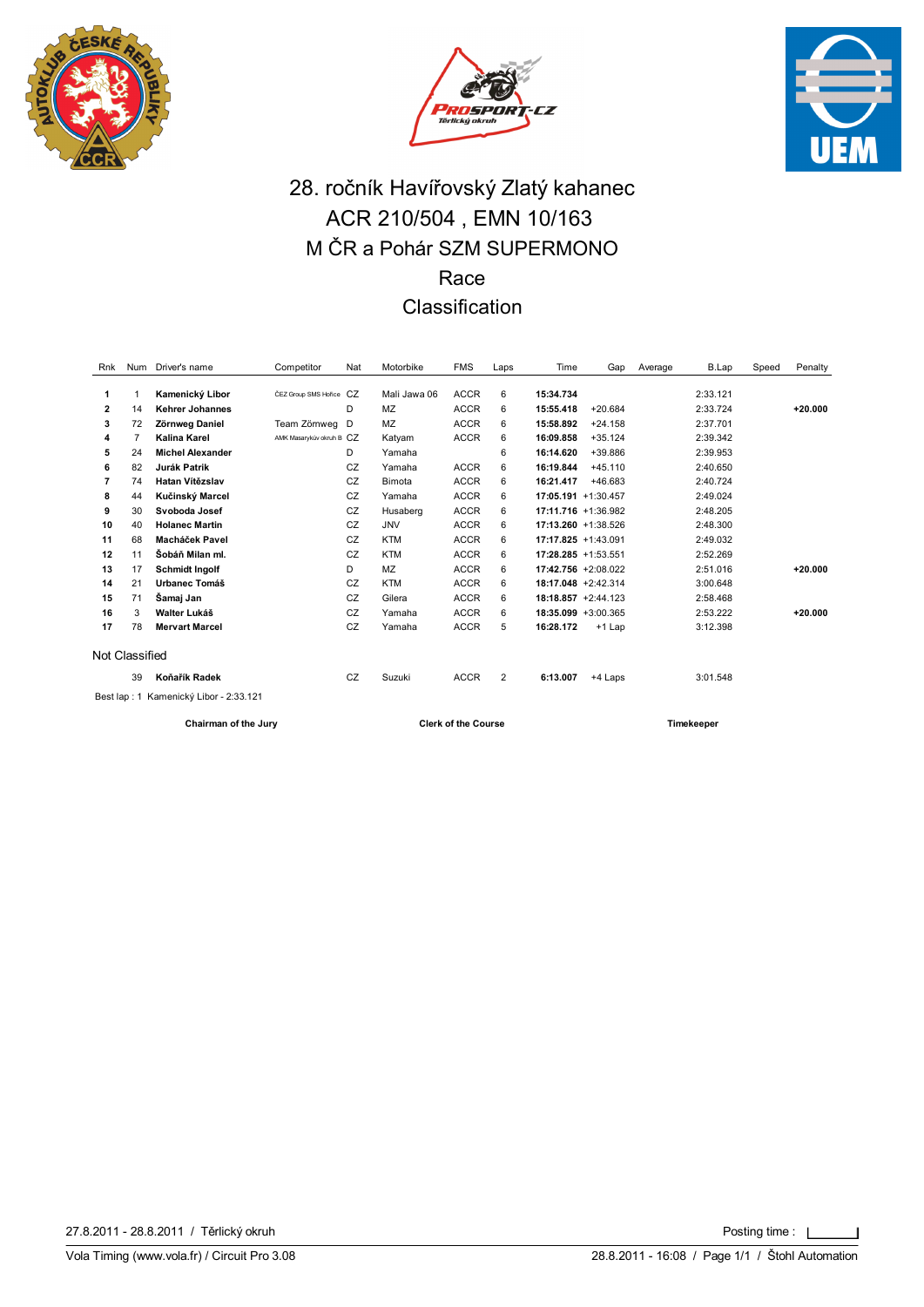





**28. ročník Havířovský Zlatý kahanec ACR 210/504 , EMN 10/163 M ČR a Pohár SZM SUPERMONO Race**

#### **Records**

| <b>Num</b> Drive's Name | <b>Time</b> | <b>Drive's Name</b><br><b>Num</b> | <b>Time</b> |
|-------------------------|-------------|-----------------------------------|-------------|
| 1 Kamenický Libor       | 02:41.920   | 17 Schmidt Ingolf                 | 02:51.016   |
| 1 Kamenický Libor       | 02:36.090   | 21 Urbanec Tomáš                  | 03:09.592   |
| 1 Kamenický Libor       | 02:35.749   | 21 Urbanec Tomáš                  | 03:02.365   |
| 1 Kamenický Libor       | 02:34.052   | 21 Urbanec Tomáš                  | 03:00.648   |
| 1 Kamenický Libor       | 02:33.801   | 21 Urbanec Tomáš                  | 03:02.620   |
| 1 Kamenický Libor       | 02:33.121   | 21 Urbanec Tomáš                  | 03:00.958   |
| 3 Walter Lukáš          | 03:00.787   | 21 Urbanec Tomáš                  | 03:00.864   |
| 3 Walter Lukáš          | 02:53.222   | 24 Michel Alexander               | 02:48.953   |
| 3 Walter Lukáš          | 02:53.866   | 24 Michel Alexander               | 02:39.953   |
| 3 Walter Lukáš          | 03:01.786   | 24 Michel Alexander               | 02:41.088   |
| 3 Walter Lukáš          | 03:12.281   | 24 Michel Alexander               | 02:41.189   |
| 3 Walter Lukáš          | 03:13.156   | 24 Michel Alexander               | 02:41.344   |
| 7 Kalina Karel          | 02:47.636   | 24 Michel Alexander               | 02:42.092   |
| 7 Kalina Karel          | 02:40.497   | 30 Svoboda Josef                  | 02:59.614   |
| 7 Kalina Karel          | 02:39.342   | 30 Svoboda Josef                  | 02:51.859   |
| 7 Kalina Karel          | 02:40.732   | 30 Svoboda Josef                  | 02:51.990   |
| 7 Kalina Karel          | 02:40.386   | 30 Svoboda Josef                  | 02:50.803   |
| 7 Kalina Karel          | 02:41.264   | 30 Svoboda Josef                  | 02:49.244   |
| 11 Šobáň Milan ml.      | 03:04.434   | 30 Svoboda Josef                  | 02:48.205   |
| 11 Šobáň Milan ml.      | 02:54.070   | 39 Koňařík Radek                  | 03:11.458   |
| 11 Šobáň Milan ml.      | 02:52.791   | 39 Koňařík Radek                  | 03:01.548   |
| 11 Šobáň Milan ml.      | 02:52.426   | 40 Holanec Martin                 | 03:03.120   |
| 11 Šobáň Milan ml.      | 02:52.269   | 40 Holanec Martin                 | 02:51.632   |
| 11 Šobáň Milan ml.      | 02:52.294   | 40 Holanec Martin                 | 02:52.057   |
| 14 Kehrer Johannes      | 02:43.523   | 40 Holanec Martin                 | 02:48.969   |
| 14 Kehrer Johannes      | 02:34.844   | 40 Holanec Martin                 | 02:48.300   |
| 14 Kehrer Johannes      | 02:34.701   | 40 Holanec Martin                 | 02:49.181   |
| 14 Kehrer Johannes      | 02:34.056   | 44 Kučinský Marcel                | 02:52.901   |
| 14 Kehrer Johannes      | 02:33.724   | 44 Kučinský Marcel                | 02:49.024   |
| 14 Kehrer Johannes      | 02:34.569   | 44 Kučinský Marcel                | 02:50.263   |
| 17 Schmidt Ingolf       | 02:59.324   | 44 Kučinský Marcel                | 02:51.394   |
| 17 Schmidt Ingolf       | 02:53.572   | 44 Kučinský Marcel                | 02:50.298   |
| 17 Schmidt Ingolf       | 02:53.156   | 44 Kučinský Marcel                | 02:51.310   |
| 17 Schmidt Ingolf       | 02:53.612   | 68 Macháček Pavel                 | 03:02.221   |
| 17 Schmidt Ingolf       | 02:52.075   | 68 Macháček Pavel                 | 02:52.192   |